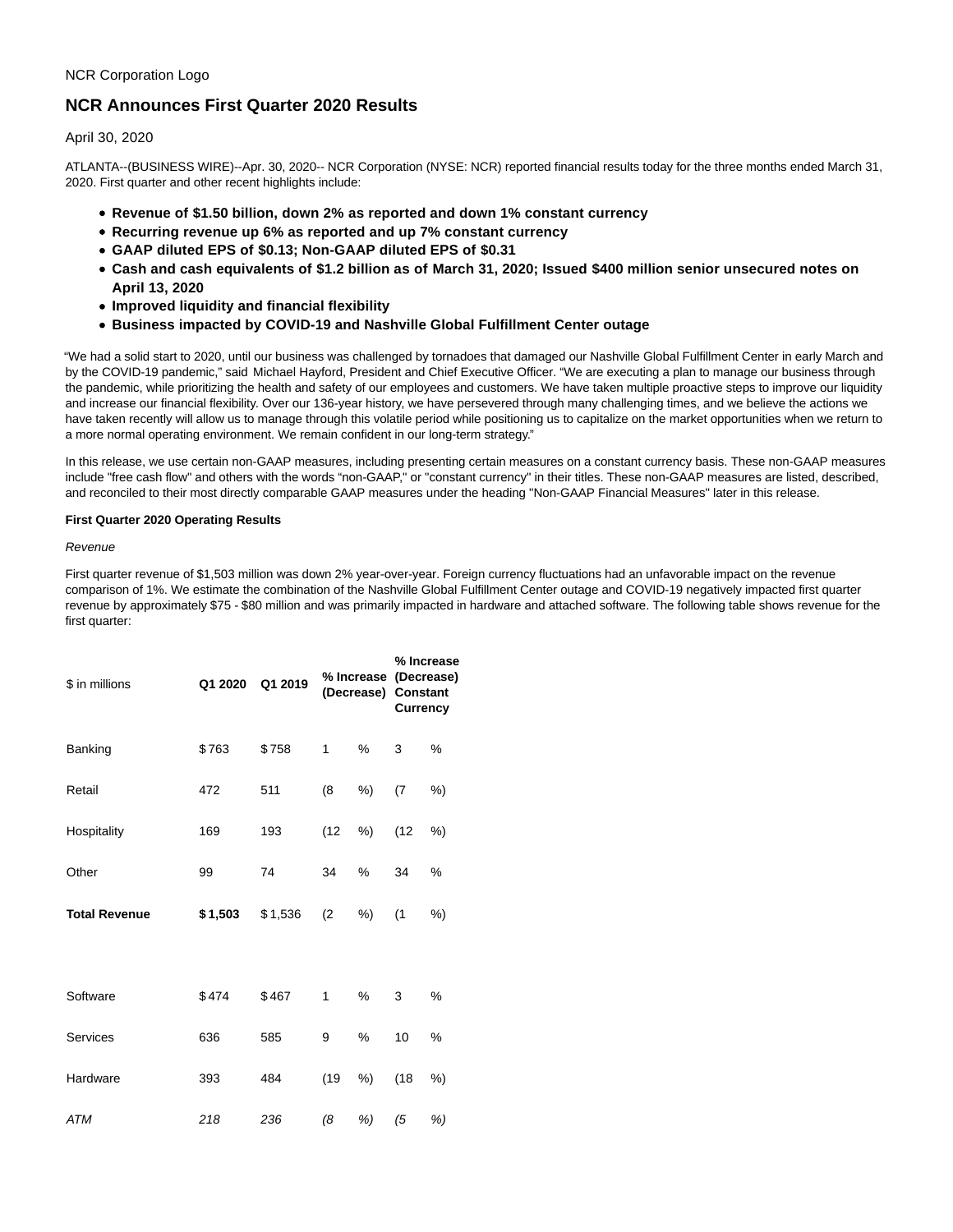| SCO/POS                       | 175     | 248       | (29 | %) | (29 | %) |
|-------------------------------|---------|-----------|-----|----|-----|----|
| <b>Total Revenue</b>          | \$1,503 | \$1,536   | (2) | %) | (1) | %) |
| <b>Recurring Revenue</b>      | \$802   | \$759     | 6   | %  | 7   | %  |
| <b>Recurring Revenue % 53</b> |         | % 49<br>% |     |    |     |    |

Banking revenue increased 1% due to growth in software and services partially offset by an 8% decline in ATM hardware revenue. The ATM revenue decline was mainly the result of COVID-19 border closures and logistical delays. Foreign currency fluctuations had an unfavorable impact of 2% on the revenue comparison.

Retail revenue decreased 8% due to a decline in hardware revenue driven by a large customer roll-out in the prior year. Additionally, we experienced delays from the COVID-19 pandemic and the Nashville outage. This decline was partially offset by an increase in software and services revenue. Foreign currency fluctuations had an unfavorable impact of 1% on the revenue comparison.

Hospitality revenue decreased 12% mainly due to the decline in hardware revenue. This decline was largely attributable to the Nashville outage and the COVID-19 pandemic. Foreign currency fluctuations had no impact on the revenue comparison.

#### Gross Margin

First quarter gross margin of \$397 million decreased from \$411 million in the prior year period. Gross margin rate was 26.4%, down from 26.8%. First quarter gross margin (non-GAAP) of \$404 million decreased from \$425 million in the prior year period. Gross margin rate (non-GAAP) was 26.9%, down from 27.7%. The decreases in gross margin rate, both GAAP and non-GAAP, were driven by a decrease in hardware volume across all segments and increased investment in services, partially offset by the increase in software revenue.

#### Operating Expenses

First quarter operating expenses of \$320 million increased from \$311 million in the prior year period. First quarter operating expenses (non-GAAP) of \$300 million increased from \$278 million in the prior year period. The increases in operating expenses, both GAAP and non-GAAP, were primarily due to increased expenses from strategic acquisitions completed in the prior year and higher account receivable reserves, as well as increased investment in our strategic growth platforms.

#### Operating Income

First quarter income from operations of \$77 million decreased from income from operations of \$100 million in the prior year period. First quarter operating income (non-GAAP) of \$104 million decreased from \$147 million in the prior year period. The decreases in operating income, both GAAP and non-GAAP, were driven by impacts to gross margin and operating expenses described above.

#### Other Expense/Income

First quarter other expense (GAAP and non-GAAP) of \$52 million decreased from \$53 million in the prior year period. The decreases in other expense, both GAAP and non-GAAP, were due to a decrease in foreign currency losses, partially offset by higher interest expense.

#### Income Tax Expense/Benefit

First quarter income tax expense of \$1 million decreased from \$9 million in the prior year period. The first quarter effective income tax rate was 4.0% compared to 19.1% in the prior year period. First quarter income tax expense (non-GAAP) of \$7 million decreased from \$20 million in the prior year period. The first quarter effective income tax rate (non-GAAP) was 13.5% compared to 21.3% in the prior year period. The decreases in income tax expense, both GAAP and non-GAAP, were primarily driven by lower income before taxes and an increase in discrete tax benefits.

### Net Income/Loss from Continuing Operations Attributable to NCR

First quarter net income from continuing operations attributable to NCR of \$23 million decreased from \$37 million in the prior year period. First quarter net income from continuing operations attributable to NCR (non-GAAP) of \$44 million decreased from \$73 million in the prior year period.

#### Cash Flow

First quarter cash provided by operating activities of \$61 million increased from cash used in operating activities of \$16 million in the prior year period. Free cash outflow was \$15 million in the first quarter of 2020 as compared to free cash outflow of \$87 million in the first quarter of 2019. The increases in cash provided by operating activities and free cash outflow were both driven by working capital improvements. Additionally, cash provided by operating activities and free cash outflow in the first quarter of 2020 included \$25 million of insurance proceeds as an advance for the inventory loss from the Nashville Global Fulfillment Center outage.

#### **Full Year 2020 Outlook and Impact from COVID-19**

As NCR continues to closely monitor the impact of the COVID-19 pandemic, our focus has been to take care of our employees, take care of our customers and take care of our company. Given this rapidly evolving environment, as previously stated on March 31, 2020, the Company's outlook for 2020 previously provided on February 11, 2020 has been withdrawn, and investors should no longer rely upon that guidance.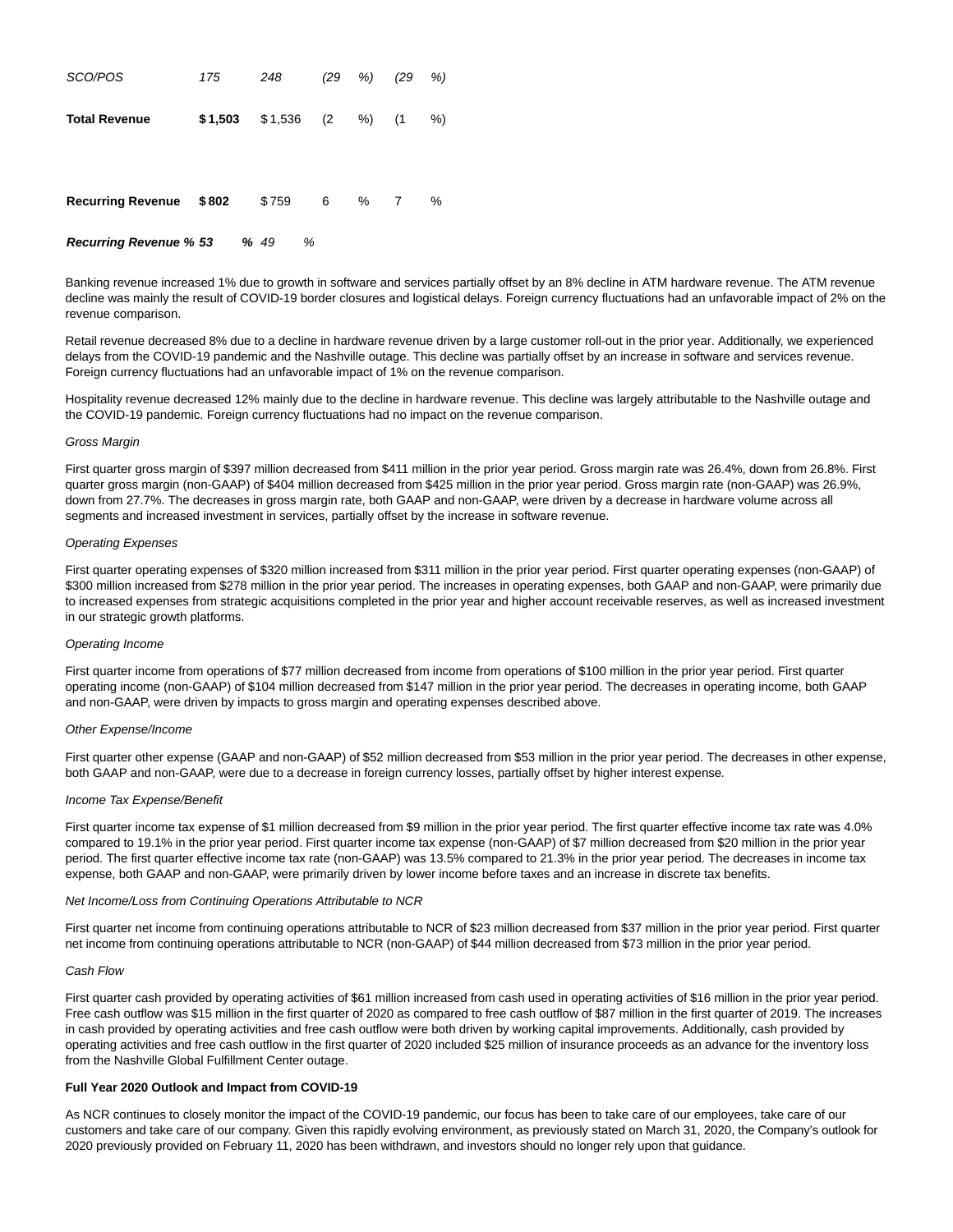While it is difficult to project how deep the pandemic will be and how long it will last, we do expect it will negatively impact our business for the remainder of 2020. We expect our Hospitality and Retail segments to be the most impacted by the COVID-19 pandemic, but do expect our Banking segment will also experience negative impacts.

In order to build a stronger liquidity position, we have taken steps to improve working capital and are addressing certain business impacts with spending cuts. We have taken several steps to build our cash reserve to improve our financial liquidity and flexibility, and provide a cushion to help weather the impacts of the pandemic. These steps include suspending our share repurchase programs, limiting our mergers and acquisition activity, reducing salary for members of our leadership team and certain salaried employees, reducing our planned capital expenditures, eliminating most contractors, curtailing travel, and freezing merit increases and hiring. Additionally, on March 24, 2020, we drew the remaining available funds of \$630 million on our five-year, \$1.1 billion revolving credit facility and, on April 13, 2020, we issued \$400 million senior unsecured notes. The COVID-19 pandemic is complex and rapidly evolving. The ultimate impact on our overall financial condition and operating results will depend on the currently unknowable duration and severity of the pandemic, as well as any additional governmental and public actions taken in response. There can be no assurance that the measures we have taken will offset the negative impact of COVID-19.

#### **2020 First Quarter Earnings Conference Call**

A conference call is scheduled for today at 4:30 p.m. (ET) to discuss the first quarter 2020 results. Access to the conference call and accompanying slides, as well as a replay of the call, are available on NCR's web site a[t http://investor.ncr.com.](https://cts.businesswire.com/ct/CT?id=smartlink&url=http%3A%2F%2Finvestor.ncr.com&esheet=52213005&newsitemid=20200430005926&lan=en-US&anchor=http%3A%2F%2Finvestor.ncr.com&index=1&md5=9e3e2adc7973e68d4525565a1f18f705) Additionally, the live call can be accessed by dialing 888-820-9413 (United States/Canada Toll-free) or 786-460-7169 (International Toll) and entering the participant passcode 7971508.

More information on NCR's Q1 2020 earnings, including additional financial information and analysis, is available on NCR's Investor Relations website at [http://investor.ncr.com/.](https://cts.businesswire.com/ct/CT?id=smartlink&url=http%3A%2F%2Finvestor.ncr.com%2F&esheet=52213005&newsitemid=20200430005926&lan=en-US&anchor=http%3A%2F%2Finvestor.ncr.com%2F&index=2&md5=1b2438c40cc3a9a85f243f1c23281f37)

### **About NCR Corporation**

NCR Corporation (NYSE: NCR) is a leading software- and services-led enterprise provider in the financial, retail and hospitality industries. NCR is headquartered in Atlanta, Ga., with 36,000 employees globally. NCR is a trademark of NCR Corporation in the United States and other countries.

Website: [www.ncr.com](https://cts.businesswire.com/ct/CT?id=smartlink&url=http%3A%2F%2Fwww.ncr.com&esheet=52213005&newsitemid=20200430005926&lan=en-US&anchor=www.ncr.com&index=3&md5=ed931b8099c413cd3b270c5fe5655f5b) Twitter: @NCRCorporation Facebook[: www.facebook.com/ncrcorp](https://cts.businesswire.com/ct/CT?id=smartlink&url=http%3A%2F%2Fwww.facebook.com%2Fncrcorp&esheet=52213005&newsitemid=20200430005926&lan=en-US&anchor=www.facebook.com%2Fncrcorp&index=4&md5=591b16ac154de9b0a02f390c72995629) LinkedIn[: https://www.linkedin.com/company/ncr-corporation](https://cts.businesswire.com/ct/CT?id=smartlink&url=https%3A%2F%2Fwww.linkedin.com%2Fcompany%2Fncr-corporation&esheet=52213005&newsitemid=20200430005926&lan=en-US&anchor=https%3A%2F%2Fwww.linkedin.com%2Fcompany%2Fncr-corporation&index=5&md5=3bc1a9f8df827cc6c63c81ca00a8cd65) YouTube: [www.youtube.com/user/ncrcorporation](https://cts.businesswire.com/ct/CT?id=smartlink&url=http%3A%2F%2Fwww.youtube.com%2Fuser%2Fncrcorporation&esheet=52213005&newsitemid=20200430005926&lan=en-US&anchor=www.youtube.com%2Fuser%2Fncrcorporation&index=6&md5=b18df3eccb64b95bac2790cc431bc61c)

#### **Cautionary Statements**

This release contains "forward-looking statements" within the meaning of Section 27A of the Securities Act of 1933, as amended, and Section 21E of the Securities Exchange Act of 1934, as amended, pursuant to the safe harbor provisions of the Private Securities Litigation Reform Act of 1995 (the "Act"), including statements containing the words "expect," "intend," "plan," "believe," "will," "should," "would," "could," "may" and words of similar meaning, as well as other words or expressions referencing future events, conditions or circumstances. We intend these forward-looking statements to be covered by the safe harbor provisions for forward-looking statements contained in the Act. Statements that describe or relate to NCR's plans, goals, intentions, strategies, or financial outlook, and statements that do not relate to historical or current fact, are examples of forward-looking statements. Examples of forward-looking statements in this release include, without limitation, statements regarding NCR's plans to manage its business through the novel strain of the coronavirus identified in late 2019 ("COVID-19") pandemic and the health and safety of our customers and employees; business continuity plans relating to the Nashville Global Fulfillment Center in Mt. Juliet, Tennessee; the expected impact of the COVID-19 pandemic on NCR's Banking, Retail and Hospitality segments including the impact on our customers' businesses; expectations regarding our operating goals and actions to manage these goals; expectations regarding our cash reserve, liquidity, financial flexibility, and impact of the COVID-19 pandemic on our employee base; expectations regarding our ability to capitalize on market opportunities upon a return to a normalized operating environment; expectations regarding long-term strategy; NCR's financial outlook (including the section entitled "Full Year 2020 Outlook and Impact from COVID-19") and that investors should no longer rely on NCR's previously issued 2020 guidance that has been withdrawn; expectations regarding our continued focus on our long-term fundamentals, including, but not limited to, execution of NCR's recurring revenue strategy and accelerated growth including its transformation to an as-a-Service company; NCR's focus on strategic growth platforms; and NCR's expected areas of focus to drive growth and create long-term stockholder value. Forward-looking statements are based on our current beliefs, expectations and assumptions, which may not prove to be accurate, and involve a number of known and unknown risks and uncertainties, many of which are out of NCR's control. Forward-looking statements are not guarantees of future performance, and there are a number of important factors that could cause actual outcomes and results to differ materially from the results contemplated by such forward-looking statements, including those factors relating to: the impact of the COVID-19 pandemic on our workforce, operations and financial results, including the impact on our customer's businesses; manufacturing disruptions, including those caused by or related to outsourced manufacturing or disruptions in our supply chain due to the COVID-19 pandemic; strength of demand for the products we offer or will offer in the future consistent with our strategy and its effect on our businesses; domestic and global economic and credit conditions including, in particular, those resulting from the imposition or threat of protectionist trade policies or import or export tariffs, global and regional market conditions and spending trends in the financial services and retail industries, new tax legislation across multiple jurisdictions, modified or new global or regional trade agreements, execution of the United Kingdom's exit from the European Union, uncertainty over further potential changes in Eurozone participation and fluctuations in oil and commodity prices; the transformation of our business and shift to increased software and services revenue, as well as recurring revenue; our ability to improve execution in our sales and services organizations; our ability to successfully introduce new solutions and compete in the technology industry; cybersecurity risks and compliance with data privacy and protection requirements; the possibility of disruptions in or problems with our data center hosting facilities; the impact of the March 2020 tornadoes in the greater Nashville area on an NCR Global Fulfillment Center in Mt. Juliet, Tennessee operated by a third party, including the sufficiency and effectiveness of our or our third-party logistics partner's business continuity plans, the adequacy of our property damage and business interruption insurance coverage and our ability to recover under the applicable policies; defects or errors in our products; the impact of our indebtedness and its terms on our financial and operating activities; the historical seasonality of our sales; tax rates and tax legislation; foreign currency fluctuations; the success of our restructuring plans and cost reduction savings initiatives; the availability and success of acquisitions, divestitures and alliances; our pension strategy and underfunded pension obligations; reliance on third party suppliers; the impact of the terms of our Series A Convertible Preferred Stock; our multinational operations, including in new and emerging markets; collectability difficulties in subcontracting relationships in certain geographical markets; development and protection of intellectual property; workforce turnover and the ability to attract and retain skilled employees; uncertainties or delays associated with the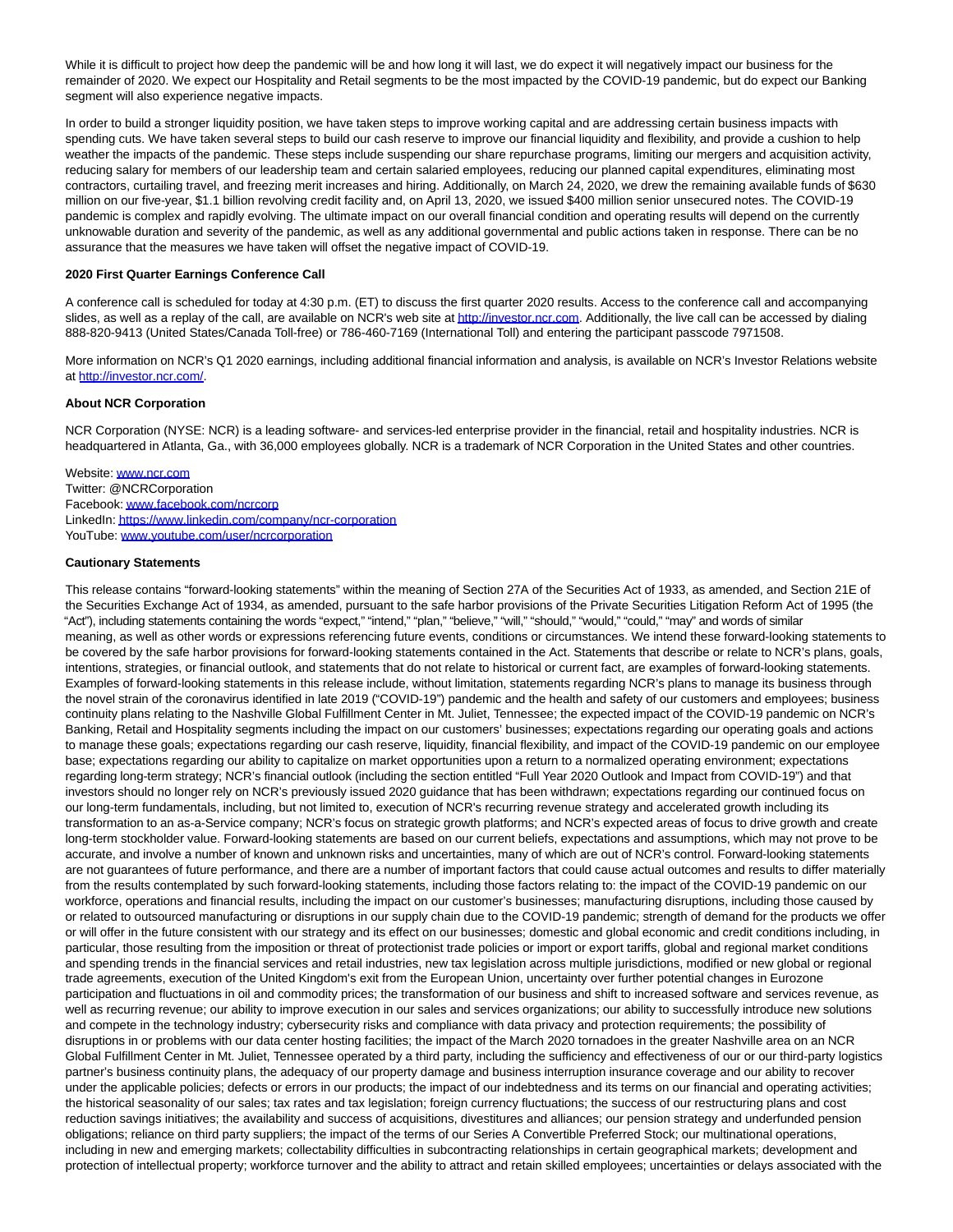transition of key business leaders; environmental exposures from our historical and ongoing manufacturing activities; and uncertainties with regard to regulations, lawsuits, claims, and other matters across various jurisdictions. Additional information concerning these and other factors can be found in the Company's filings with the U.S. Securities and Exchange Commission, including the Company's most recent annual report on Form 10-K, quarterly reports on Form 10-Q and current reports on Form 8-K. Any forward-looking statement speaks only as of the date on which it is made. The Company does not undertake any obligation to publicly update or revise any forward-looking statements, whether as a result of new information, future events or otherwise, except as required by law.

### **Non-GAAP Financial Measures**

Non-GAAP Financial Measures. While NCR reports its results in accordance with Generally Accepted Accounting Principles in the United States, or GAAP, in this release NCR also uses the non-GAAP measures listed and described below.

Non-GAAP Diluted Earnings Per Share (EPS), Gross Margin (non-GAAP), Gross Margin Rate (non-GAAP), Operating Expenses (non-GAAP), Operating Income (non-GAAP), Operating Margin Rate (non-GAAP), Other (Expense) (non-GAAP), Income Tax Expense (non-GAAP), Effective Income Tax Rate (non-GAAP), and Net Income from Continuing Operations Attributable to NCR (non-GAAP). NCR's non-GAAP diluted EPS, gross margin (non-GAAP), gross margin rate (non-GAAP), operating expenses (non-GAAP), operating income (non-GAAP), operating margin rate (non-GAAP), other (expense) (non-GAAP), income tax expense (non-GAAP), effective income tax rate (non-GAAP), and net income from continuing operations attributable to NCR (non-GAAP) are determined by excluding, as applicable, pension mark-to-market adjustments, pension settlements, pension curtailments and pension special termination benefits and other special items, including amortization of acquisition related intangibles, from NCR's GAAP earnings per share, gross margin, gross margin rate, expenses, income from operations, operating margin rate, other (expense), income tax expense, effective income tax rate and net income from continuing operations attributable to NCR, respectively. Due to the non-operational nature of these pension and other special items, NCR's management uses these non-GAAP measures to evaluate year-over-year operating performance. NCR also uses operating income (non-GAAP) and diluted EPS (non-GAAP), to manage and determine the effectiveness of its business managers and as a basis for incentive compensation. NCR believes these measures are useful for investors because they provide a more complete understanding of NCR's underlying operational performance, as well as consistency and comparability with NCR's past reports of financial results.

Adjusted Earnings Before Interest, Taxes, Depreciation and Amortization (Adjusted EBITDA) NCR believes that Adjusted EBITDA (adjusted earnings before interest, taxes, depreciation and amortization) provides useful information to investors because it is an indicator of the strength and performance of the Company's ongoing business operations, including its ability to fund discretionary spending such as capital expenditures, strategic acquisitions and other investments. NCR determines Adjusted EBITDA for a given period based on its GAAP net income from continuing operations attributable to NCR plus interest expense, net; plus income tax expense (benefit); plus depreciation and amortization; plus other income (expense); plus pension mark-to-market adjustments, pension settlements, pension curtailments and pension special termination benefits and other special items, including amortization of acquisition related intangibles.

Free Cash Flow. NCR defines free cash flow as net cash provided by/used in operating activities and cash flow provided by/used in discontinued operations less capital expenditures for property, plant and equipment, additions to capitalized software, discretionary pension contributions and pension settlements. NCR's management uses free cash flow to assess the financial performance of the Company and believes it is useful for investors because it relates the operating cash flow of the Company to the capital that is spent to continue and improve business operations. In particular, free cash flow indicates the amount of cash generated after capital expenditures, which can be used for, among other things, investment in the Company's existing businesses, strategic acquisitions, strengthening the Company's balance sheet, repurchase of Company stock and repayment of the Company's debt obligations. Free cash flow does not represent the residual cash flow available for discretionary expenditures since there may be other nondiscretionary expenditures that are not deducted from the measure. Free cash flow does not have uniform definitions under GAAP and, therefore, NCR's definitions may differ from other companies' definitions of these measures.

Constant Currency. NCR presents certain financial measures, such as period-over-period revenue growth, on a constant currency basis, which excludes the effects of foreign currency translation by translating prior period results at current period monthly average exchange rates. Due to the overall variability of foreign exchange rates from period to period, NCR's management uses constant currency measures to evaluate periodover-period operating performance on a more consistent and comparable basis. NCR's management believes that presentation of financial measures without this result is more representative of the company's period-over-period operating performance and provides additional insight into historical and/or future performance, which may be helpful for investors.

NCR's definitions and calculations of these non-GAAP measures may differ from similarly-titled measures reported by other companies and cannot, therefore, be compared with similarly-titled measures of other companies. These non-GAAP measures should not be considered as substitutes for, or superior to, results determined in accordance with GAAP. These non-GAAP measures are reconciled to their most directly comparable GAAP measures in the tables below.

### **Use of Certain Terms**

Recurring revenue means revenue for products and services under contract for which revenue is recognized over time.

### **Reconciliation of Gross Margin (GAAP) to Gross Margin (Non-GAAP)**

| \$ in millions                         | Q1 2020 Q1 2019 |       |
|----------------------------------------|-----------------|-------|
| <b>Gross Margin (GAAP)</b>             | \$ 397          | \$411 |
| Transformation and restructuring costs |                 | 8     |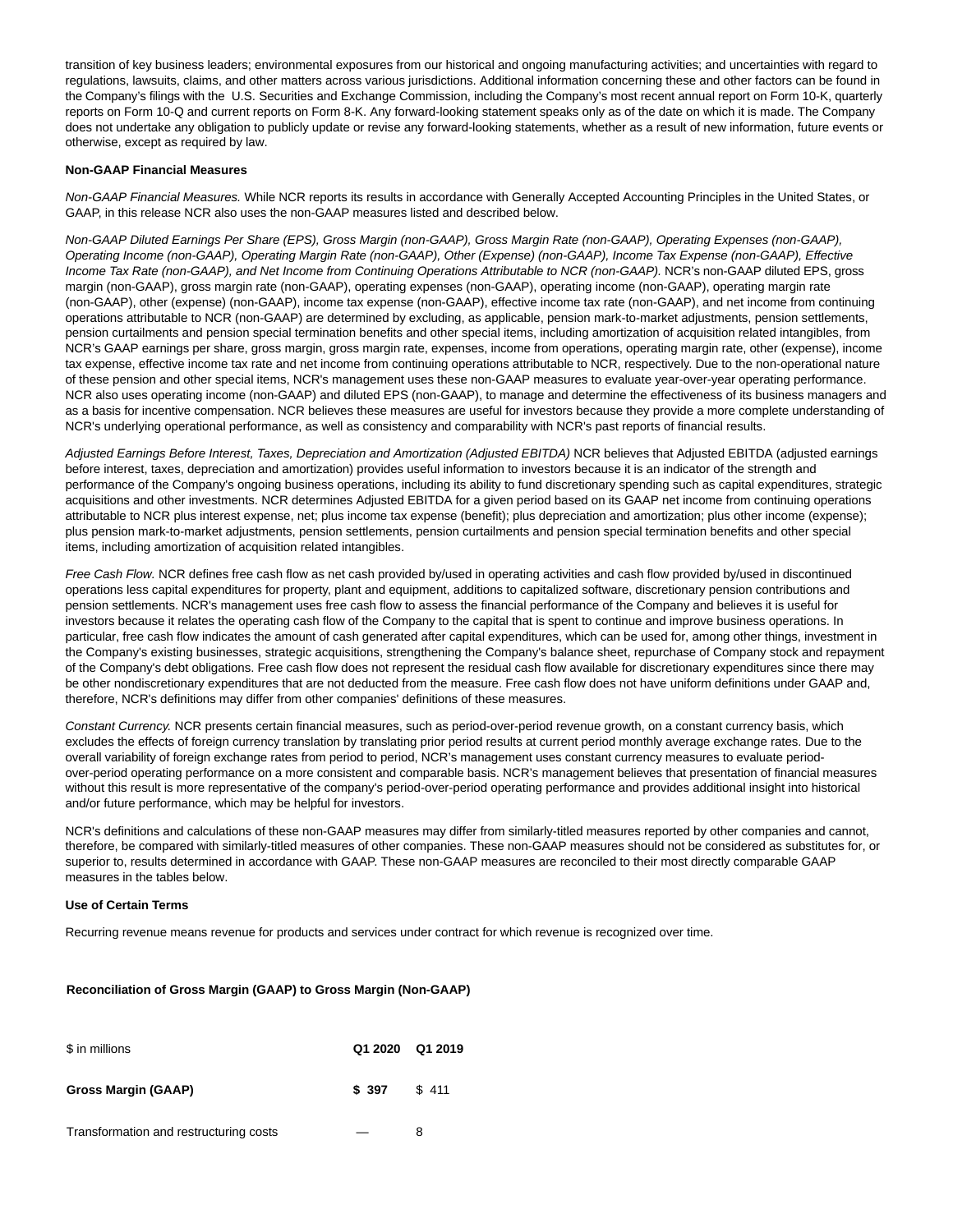| Acquisition-related amortization of intangibles |       | 6 |       |
|-------------------------------------------------|-------|---|-------|
| Gross Margin (Non-GAAP)                         | \$404 |   | \$425 |

### **Reconciliation of Gross Margin Rate (GAAP) to Gross Margin Rate (Non-GAAP)**

|                                                 | Q1 2020       |   | Q1 2019 |   |
|-------------------------------------------------|---------------|---|---------|---|
| <b>Gross Margin Rate (GAAP)</b>                 | 26.4          | % | 26.8    | % |
| Transformation and restructuring costs          |               |   | % 0.5   | % |
| Acquisition-related amortization of intangibles | $0.5^{\circ}$ |   | % 0.4   | % |
| Gross Margin Rate (Non-GAAP)                    | 26.9          | % | 27.7    | % |

### **Reconciliation of Operating Expenses (GAAP) to Operating Expenses (Non-GAAP)**

| <b>Operating Expenses (Non-GAAP)</b>            | \$ 300        | 278     |               |
|-------------------------------------------------|---------------|---------|---------------|
| Acquisition-related amortization of intangibles | $(15)$ $(15)$ |         | $\rightarrow$ |
| Transformation and restructuring costs          | (5            | ) (18   |               |
| <b>Operating Expenses (GAAP)</b>                | \$320         | \$311   |               |
| \$ in millions                                  | Q1 2020       | Q1 2019 |               |

### **Reconciliation of Income from Operations (GAAP) to Operating Income (Non-GAAP)**

| \$ in millions                                  | Q1 2020  | Q1 2019   |
|-------------------------------------------------|----------|-----------|
| Income (Loss) from Operations (GAAP)            | \$77     | 100<br>\$ |
| Transformation and restructuring costs          | 5        | 26        |
| Acquisition-related amortization of intangibles | 22       | 21        |
| <b>Operating Income (Non-GAAP)</b>              | S<br>104 | 147<br>S  |

**Reconciliation of Income Tax (Benefit) Expense (GAAP) to Income Tax Expense (Non-GAAP)**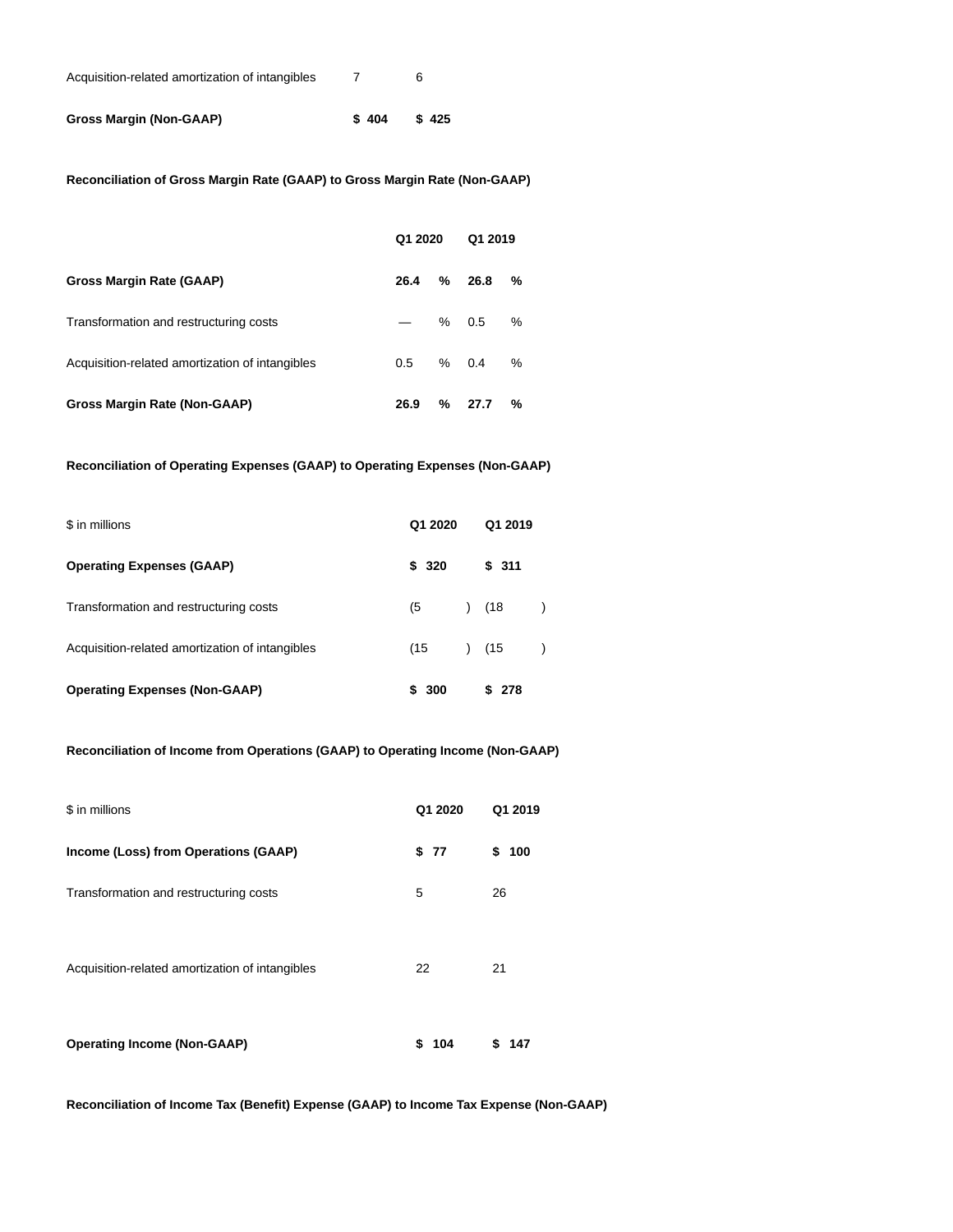| \$ in millions                                  |    | Q1 2020        | Q1 2019 |     |  |
|-------------------------------------------------|----|----------------|---------|-----|--|
| Income Tax (Benefit) Expense (GAAP)             | \$ | $\blacksquare$ |         | - 9 |  |
| Transformation and restructuring costs          | 1  |                | 6       |     |  |
| Acquisition-related amortization of intangibles | 5  |                | 5       |     |  |
| Income Tax Expense (Non-GAAP)                   |    |                |         | 20  |  |

**Reconciliation of Net Income from Continuing Operations Attributable to NCR (GAAP) to Net Income from Continuing Operations Attributable to NCR (Non-GAAP)**

| \$ in millions                                                               |      | Q1 2020 Q1 2019 |
|------------------------------------------------------------------------------|------|-----------------|
| Net Income (Loss) from Continuing Operations Attributable to NCR (GAAP) \$23 |      | \$ 37           |
| Transformation and restructuring costs                                       | 4    | 20              |
| Acquisition-related amortization of intangibles                              | 17   | 16              |
| Net Income from Continuing Operations Attributable to NCR (Non-GAAP)         | \$44 | \$73            |

**Reconciliation of Diluted Earnings Per Share from Continuing Operations (GAAP) to Non-GAAP Diluted Earnings Per Share from Continuing Operations (Non-GAAP)**

|                                                  | Q1 2020 | Q1 2019 |
|--------------------------------------------------|---------|---------|
| Diluted Earnings Per Share (GAAP) <sup>(1)</sup> | \$0.13  | \$0.20  |
| Transformation and restructuring costs           | 0.03    | 0.13    |
| Acquisition-related amortization of intangibles  | 0.12    | 0.11    |
| Diluted Earnings Per Share (Non-GAAP) (1)        | \$ 0.31 | \$ 0.48 |

(1) Non-GAAP diluted EPS is determined using the conversion of the Series A Convertible Preferred Stock into common stock in the calculation of weighted average diluted shares outstanding. GAAP EPS is determined using the most dilutive measure, either including the impact of dividends or deemed dividends on the Company's Series A Convertible Preferred Stock in the calculation of net income or loss available to common stockholders or including the impact of the conversion of the Series A Convertible Preferred Stock into common stock in the calculation of the weighted average diluted shares outstanding. Therefore, GAAP diluted EPS and non-GAAP diluted EPS may not mathematically reconcile.

### **Reconciliation of Net Cash Provided by Operating Activities (GAAP) to Free Cash Flow (Non-GAAP)**

| \$ in millions                                      | Q1 2020 | Q1 2019 |               |
|-----------------------------------------------------|---------|---------|---------------|
| Net cash provided by (used in) operating activities | \$ 61   | \$ (16  | $\rightarrow$ |
| Total capital expenditures                          | (79     | (65     |               |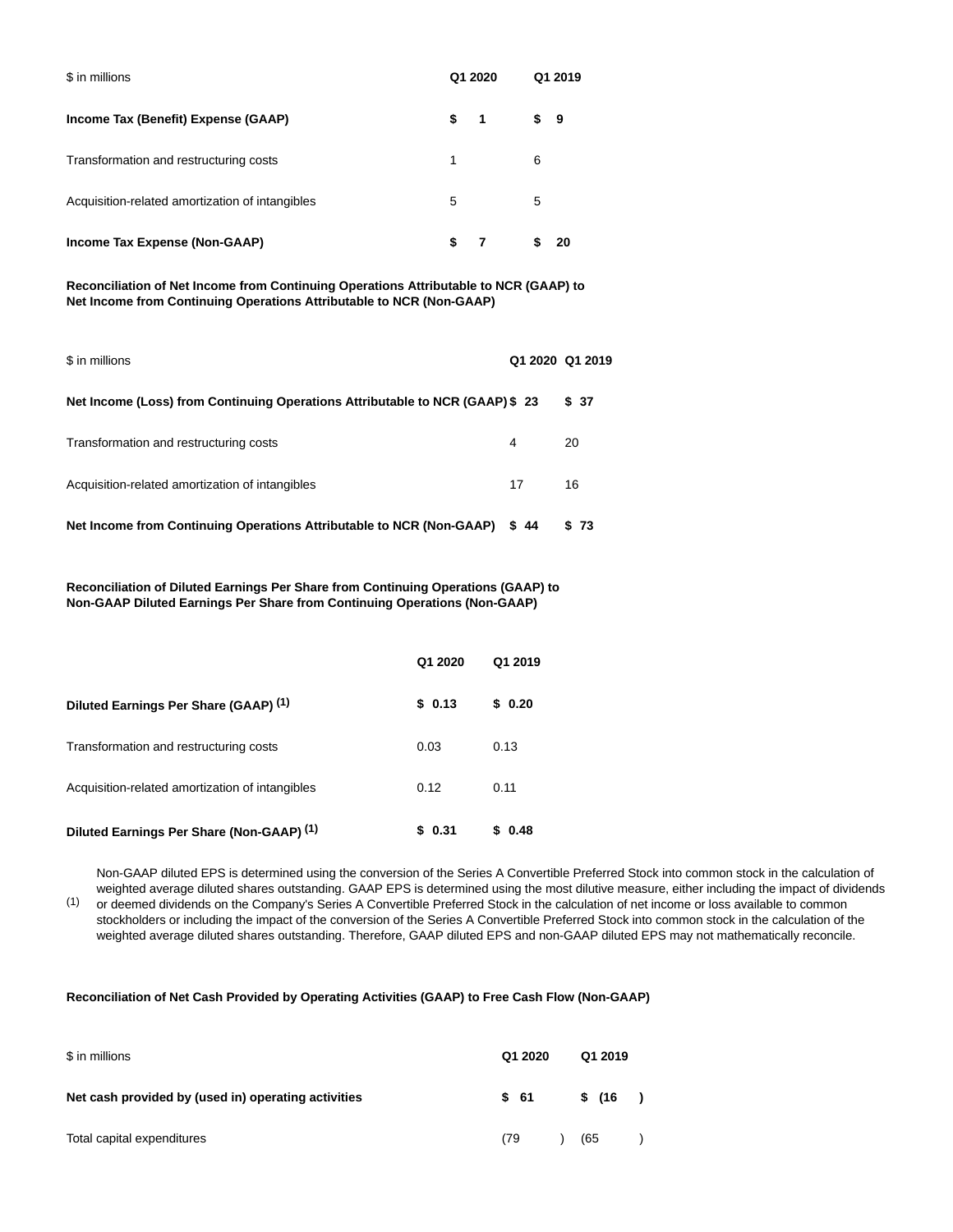|  |  |  | Net cash provided by (used in) discontinued operations |  |
|--|--|--|--------------------------------------------------------|--|
|  |  |  |                                                        |  |

**Reconciliation of Revenue Growth % (GAAP) to**

**Revenue Growth Constant Currency % (Non-GAAP)**

#### **Three months ended March 31, 2020**

|                    | Revenue<br>Growth %<br>(GAAP) | Favorable<br>(unfavorable)<br><b>FX</b> impact | Revenue<br>Growth<br>Constant<br><b>Currency %</b><br>(Non-GAAP) |
|--------------------|-------------------------------|------------------------------------------------|------------------------------------------------------------------|
| Banking            | 1%                            | $(2)\%$                                        | 3%                                                               |
| Retail             | (8)%                          | (1)%                                           | (7)%                                                             |
| Hospitality        | (12)%                         | $-$ %                                          | (12)%                                                            |
| Other              | 34%                           | $-$ %                                          | 34%                                                              |
| Total Revenue (2)% |                               | (1)%                                           | (1)%                                                             |

### **Three months ended March 31, 2020**

|                    | Revenue<br>Growth %<br>(GAAP) | Favorable<br>(unfavorable)<br><b>FX</b> impact | Revenue<br>Growth<br><b>Adjusted</b><br><b>Constant</b><br>Currency %<br>(Non-GAAP) |
|--------------------|-------------------------------|------------------------------------------------|-------------------------------------------------------------------------------------|
| Software           | 1%                            | (2)%                                           | 3%                                                                                  |
| Services           | 9%                            | (1)%                                           | 10%                                                                                 |
| Hardware           | (19)%                         | (1)%                                           | (18)%                                                                               |
| ATM                | $(8)\%$                       | (3)%                                           | (5)%                                                                                |
| SCO/POS            | (29)%                         | $-$ %                                          | (29)%                                                                               |
| Total Revenue (2)% |                               | (1)%                                           | (1)%                                                                                |

### **Schedule A**

### **NCR CORPORATION**

### **CONSOLIDATED STATEMENTS OF OPERATIONS (Unaudited) (in millions, except per share amounts)**

| $\mathbf{3}$ | (6) | ) |
|--------------|-----|---|
|              |     |   |

**Free cash flow \$ (15 ) \$ (87 )**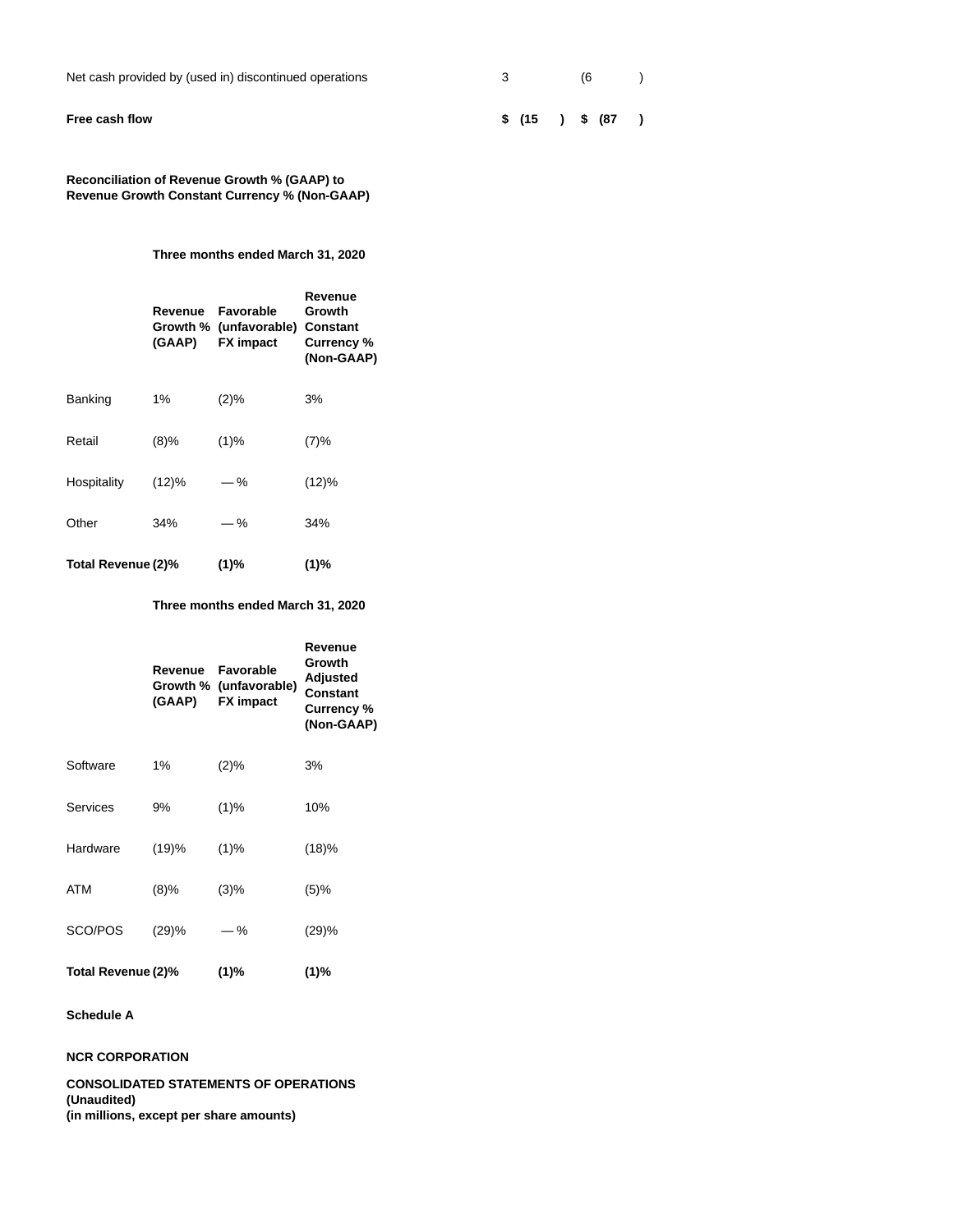### For the Periods Ended March 31

# Three Months 2020 2019

### **Revenue**

| Products                                                     | \$474 |               | \$ 539 |                        |
|--------------------------------------------------------------|-------|---------------|--------|------------------------|
| <b>Services</b>                                              | 1,029 |               | 997    |                        |
| <b>Total Revenue</b>                                         | 1,503 |               | 1,536  |                        |
| Cost of products                                             | 391   |               | 453    |                        |
| Cost of services                                             | 715   |               | 672    |                        |
| Total gross margin                                           | 397   |               | 411    |                        |
| % of Revenue                                                 | 26.4  | %             | 26.8   | $\%$                   |
| Selling, general and administrative expenses                 | 255   |               | 252    |                        |
| Research and development expenses                            | 65    |               | 59     |                        |
| Income (loss) from operations                                | 77    |               | 100    |                        |
| % of Revenue                                                 | 5.1   | %             | 6.5    | $\%$                   |
| Interest expense                                             | (50)  | $\mathcal{L}$ | (45)   | $\big)$                |
| Other expense, net                                           | (2)   | $\lambda$     | (8)    | $\mathcal{C}^{\prime}$ |
| Total other expense, net                                     | (52)  | $\lambda$     | (53)   | $\big)$                |
| Income (loss) from continuing operations before income taxes | 25    |               | 47     |                        |
| % of Revenue                                                 | 1.7   | %             | 3.1    | $\%$                   |
| Income tax expense (benefit)                                 | 1     |               | 9      |                        |
| Income (loss) from continuing operations                     | 24    |               | 38     |                        |
| Loss from discontinued operations, net of tax                |       |               |        |                        |
| Net income (loss)                                            | 24    |               | 38     |                        |
| Net income (loss) attributable to noncontrolling interests   | 1     |               | 1      |                        |
| Net income (loss) attributable to NCR                        | \$23  |               | \$37   |                        |

**Amounts attributable to NCR common stockholders:**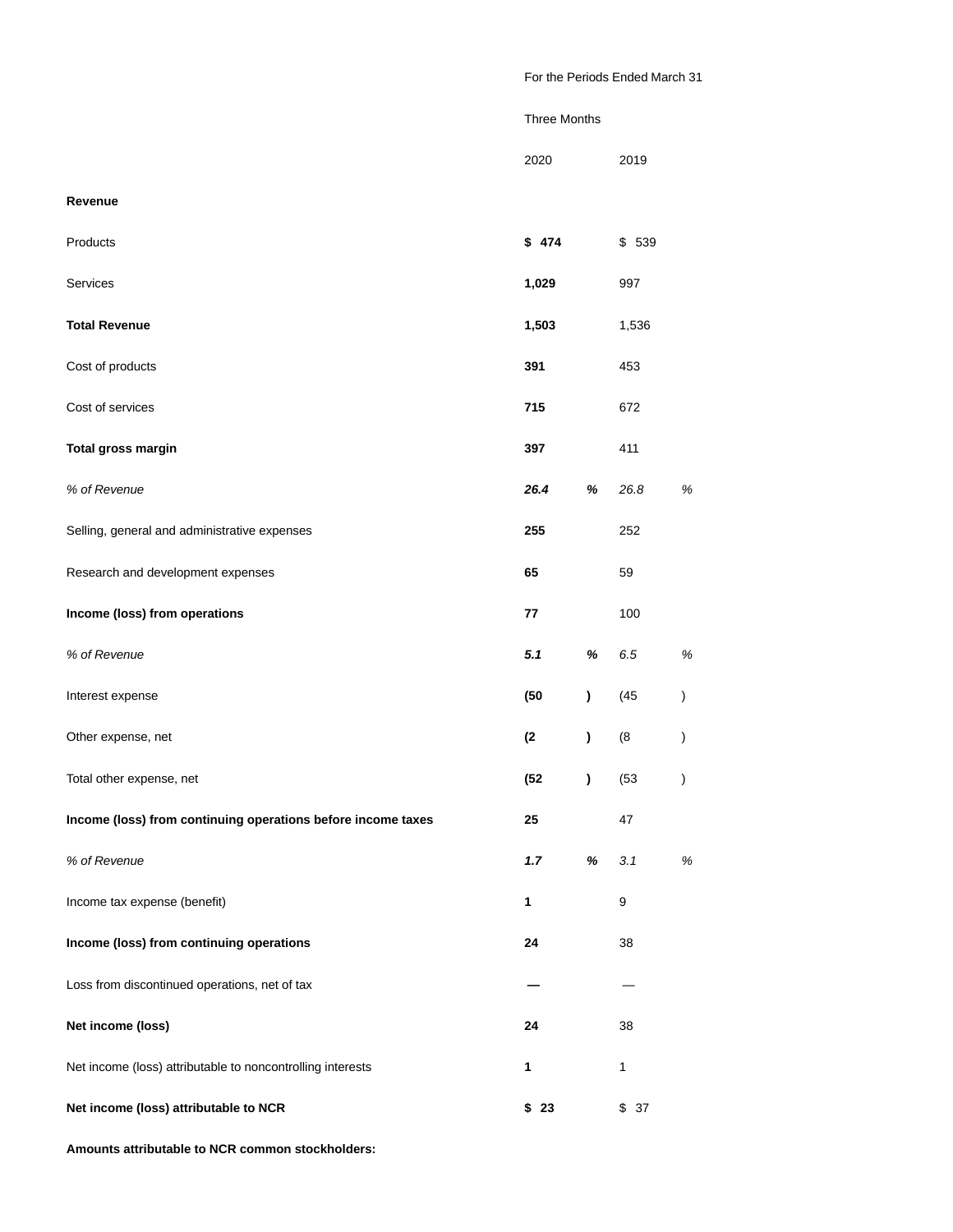| Income (loss) from continuing operations                                            | \$  | - 23   |           | \$37   |  |
|-------------------------------------------------------------------------------------|-----|--------|-----------|--------|--|
| Dividends on convertible preferred stock                                            | (6) |        | $\lambda$ | (13)   |  |
| Income (loss) from continuing operations attributable to NCR common stockholders 17 |     |        |           | 24     |  |
| Loss from discontinued operations, net of tax                                       |     |        |           |        |  |
| Net income (loss) attributable to NCR common stockholders                           |     | \$17   |           | \$24   |  |
| Income (loss) per share attributable to NCR common stockholders:                    |     |        |           |        |  |
| Income (loss) per common share from continuing operations                           |     |        |           |        |  |
| Basic                                                                               |     | \$0.13 |           | \$0.20 |  |
| Diluted <sup>(1)</sup>                                                              |     | \$0.13 |           | \$0.20 |  |
| Net income (loss) per common share                                                  |     |        |           |        |  |
| Basic                                                                               |     | \$0.13 |           | \$0.20 |  |
| Diluted <sup>(1)</sup>                                                              |     | \$0.13 |           | \$0.20 |  |
| Weighted average common shares outstanding                                          |     |        |           |        |  |
| Basic                                                                               |     | 128.0  |           | 119.3  |  |
| Diluted <sup>(1)</sup>                                                              |     | 130.5  |           | 122.2  |  |

<sup>(1)</sup> Diluted EPS is determined using the most dilutive measure, either including the impact of the dividends and deemed dividends on NCR's Series A Convertible Preferred Shares in the calculation of net income or loss per common share from continuing operations and net income or loss per common share or including the impact of the conversion of such preferred stock into common stock in the calculation of the weighted average diluted shares outstanding.

### **Schedule B**

**NCR CORPORATION REVENUE AND OPERATING INCOME SUMMARY (Unaudited) (in millions)**

For the Periods Ended March 31

Three Months

|      |      |   | ℅               |
|------|------|---|-----------------|
| 2020 | 2019 | ℅ | Change          |
|      |      |   | Change Constant |
|      |      |   | Currency        |

### **Revenue by segment**

| Banking | \$763 | \$758 | 1% | 3% |
|---------|-------|-------|----|----|
|         |       |       |    |    |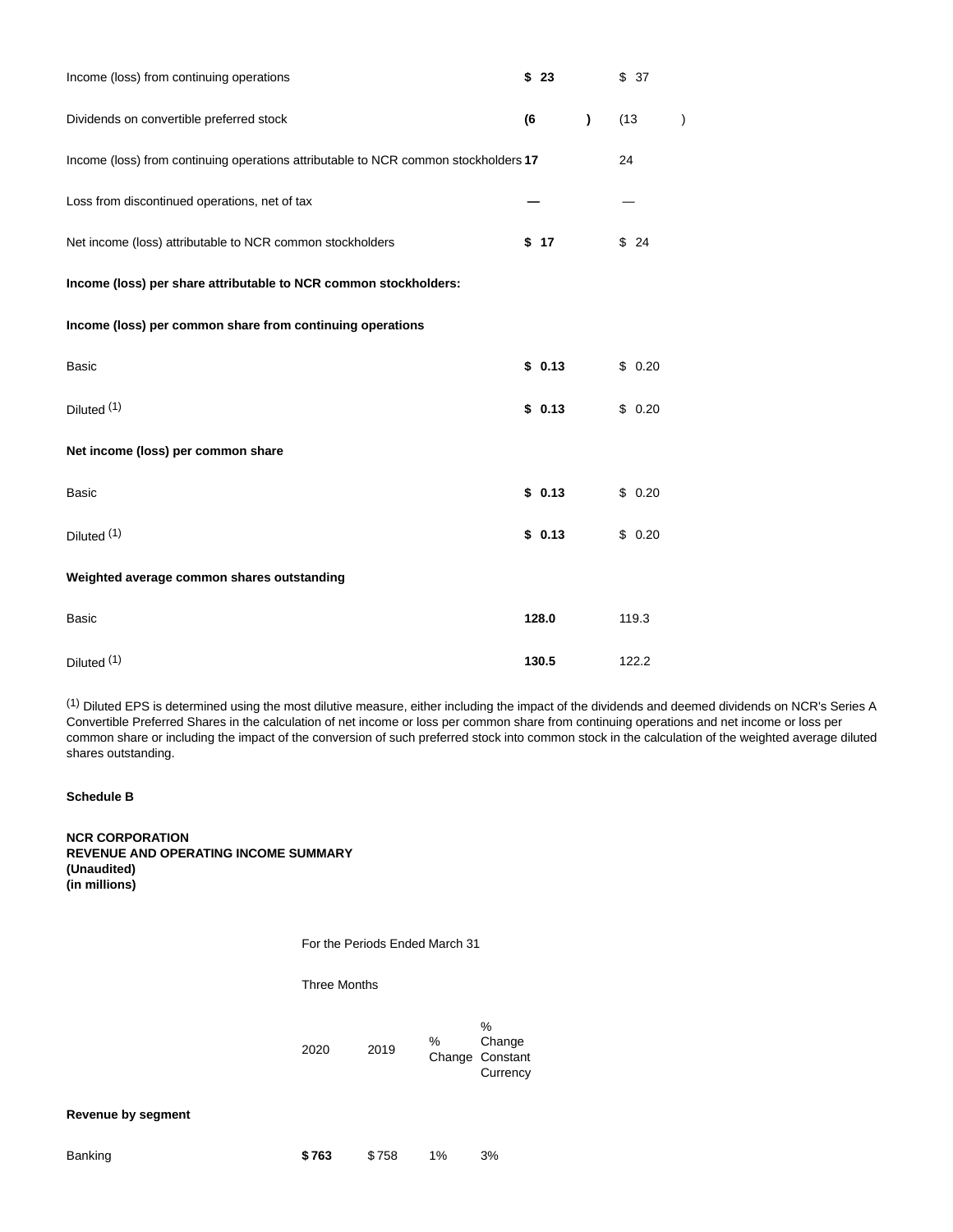| Retail                                      | 472     |           | 511     |      | (8)%  | (7)%  |
|---------------------------------------------|---------|-----------|---------|------|-------|-------|
| Hospitality                                 | 169     |           | 193     |      | (12)% | (12)% |
| Other                                       | 99      |           | 74      |      | 34%   | 34%   |
| <b>Total Revenue</b>                        | \$1,503 |           | \$1,536 |      | (2)%  | (1)%  |
| Operating income by segment                 |         |           |         |      |       |       |
| Banking                                     | \$103   |           | \$95    |      |       |       |
| Banking operating income margin %           | 13.5    | %         | 12.5    | %    |       |       |
| Retail                                      | 5       |           | 26      |      |       |       |
| Retail operating income margin %            | 1.1     |           | % 5.1   | $\%$ |       |       |
| Hospitality                                 | (9)     | $\lambda$ | 16      |      |       |       |
| Hospitality operating income margin %       | (5.3)   |           | 9% 8.3  | $\%$ |       |       |
| Other                                       | 5       |           | 10      |      |       |       |
| All Other operating income margin %         | 5.1     | %         | 13.5    | %    |       |       |
| Subtotal-segment operating income           | \$104   |           | \$147   |      |       |       |
| Total Revenue operating income margin % 6.9 |         |           | % 9.6   | $\%$ |       |       |
| Other adjustments (1)                       | 27      |           | 47      |      |       |       |
| <b>Total income from operations</b>         | \$77    |           | \$100   |      |       |       |

(1) The following table presents the other adjustments for NCR:

### **For the Periods Ended March 31**

### **Three Months**

| In millions                                              | 2020 |    |    |    |  |  | 2019 |  |
|----------------------------------------------------------|------|----|----|----|--|--|------|--|
| Transformation and restructuring costs                   | S    | 5  |    | 26 |  |  |      |  |
| Acquisition-related amortization of intangible assets 22 |      |    | 21 |    |  |  |      |  |
| <b>Total other adjustments</b>                           |      | 27 |    | 47 |  |  |      |  |

**Schedule C**

**NCR CORPORATION CONSOLIDATED BALANCE SHEETS (Unaudited)**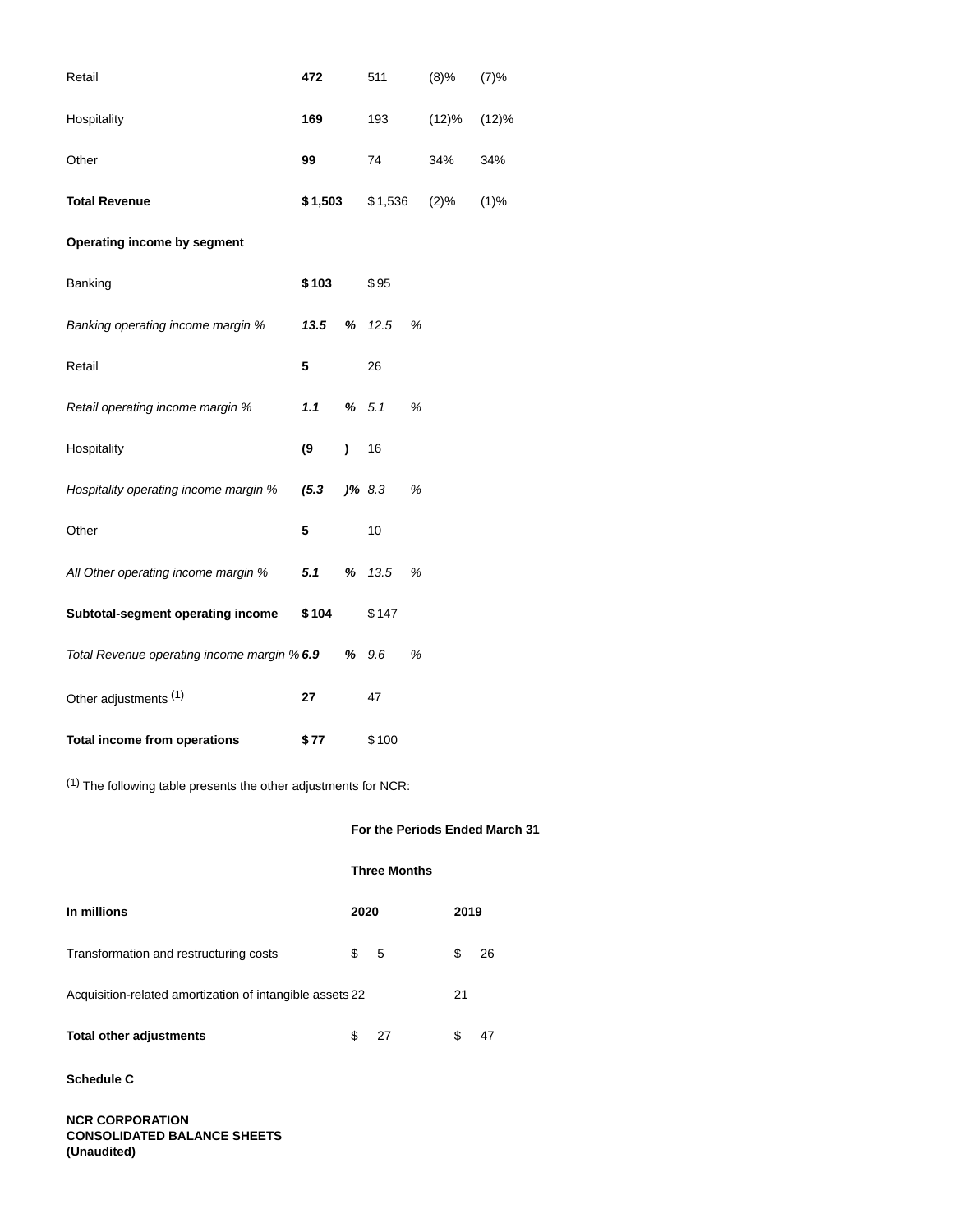|                                      | March<br>31, | <b>December</b><br>31, |
|--------------------------------------|--------------|------------------------|
|                                      | 2020         | 2019                   |
| <b>Assets</b>                        |              |                        |
| Current assets                       |              |                        |
| Cash and cash equivalents            | \$1,214      | \$ 509                 |
| Accounts receivable, net             | 1,353        | 1,490                  |
| Inventories                          | 747          | 784                    |
| Other current assets                 | 463          | 361                    |
| <b>Total current assets</b>          | 3,777        | 3,144                  |
| Property, plant and equipment, net   | 399          | 413                    |
| Goodwill                             | 2,821        | 2,832                  |
| Intangibles, net                     | 580          | 607                    |
| Operating lease assets               | 362          | 391                    |
| Prepaid pension cost                 | 176          | 178                    |
| Deferred income taxes                | 808          | 821                    |
| Other assets                         | 632          | 601                    |
| <b>Total assets</b>                  | \$9,555      | \$8,987                |
| Liabilities and stockholders' equity |              |                        |
| <b>Current liabilities</b>           |              |                        |
| Short-term borrowings                | \$304        | \$ 282                 |
| Accounts payable                     | 790          | 840                    |
| Payroll and benefits liabilities     | 186          | 308                    |
| <b>Contract liabilities</b>          | 616          | 502                    |
| Other current liabilities            | 510          | 606                    |
| <b>Total current liabilities</b>     | 2,406        | 2,538                  |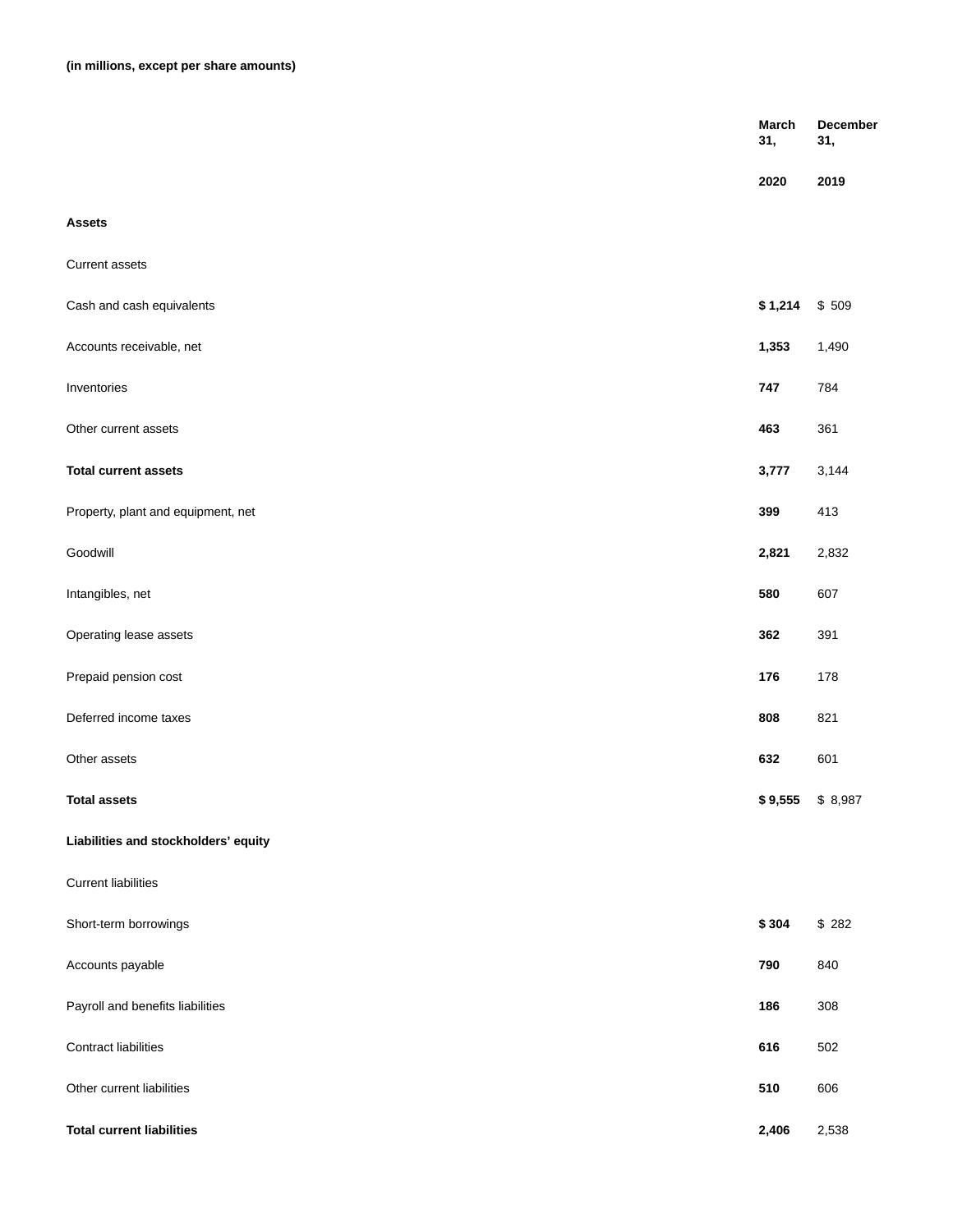| Long-term debt                                                                                                                                                                                                                                                                                             | 4,081   | 3,277   |
|------------------------------------------------------------------------------------------------------------------------------------------------------------------------------------------------------------------------------------------------------------------------------------------------------------|---------|---------|
| Pension and indemnity plan liabilities                                                                                                                                                                                                                                                                     | 855     | 858     |
| Postretirement and postemployment benefits liabilities                                                                                                                                                                                                                                                     | 112     | 111     |
| Income tax accruals                                                                                                                                                                                                                                                                                        | 89      | 92      |
| Operating lease liabilities                                                                                                                                                                                                                                                                                | 346     | 369     |
| Other liabilities                                                                                                                                                                                                                                                                                          | 244     | 240     |
| <b>Total liabilities</b>                                                                                                                                                                                                                                                                                   | 8,133   | 7,485   |
| Series A convertible preferred stock: par value \$0.01 per share, 3.0 shares authorized, 0.4 and 0.4 issued and outstanding as<br>of March 31, 2020 and December 31, 2019, respectively; redemption amount and liquidation preference of \$399 as of March<br>31, 2020 and December 31, 2019, respectively | 395     | 395     |
| Stockholders' equity                                                                                                                                                                                                                                                                                       |         |         |
| NCR stockholders' equity:                                                                                                                                                                                                                                                                                  |         |         |
| Preferred stock: par value \$0.01 per share, 100.0 shares authorized, no shares issued and outstanding as of March 31, 2020<br>and December 31, 2019, respectively                                                                                                                                         |         |         |
| Common stock: par value \$0.01 per share, 500.0 shares authorized, 127.3 and 127.7 shares issued and outstanding as of<br>March 31, 2020 and December 31, 2019, respectively                                                                                                                               | 1       | 1       |
| Paid-in capital                                                                                                                                                                                                                                                                                            | 275     | 312     |
| Retained earnings                                                                                                                                                                                                                                                                                          | 1,077   | 1,060   |
| Accumulated other comprehensive loss                                                                                                                                                                                                                                                                       | (329)   | (269)   |
| <b>Total NCR stockholders' equity</b>                                                                                                                                                                                                                                                                      | 1,024   | 1,104   |
| Noncontrolling interests in subsidiaries                                                                                                                                                                                                                                                                   | 3       | 3       |
| Total stockholders' equity                                                                                                                                                                                                                                                                                 | 1,027   | 1,107   |
| Total liabilities and stockholders' equity                                                                                                                                                                                                                                                                 | \$9,555 | \$8,987 |

**Schedule D**

**NCR CORPORATION CONSOLIDATED STATEMENTS OF CASH FLOWS (Unaudited) (in millions)**

For the Periods Ended March 31

Three Months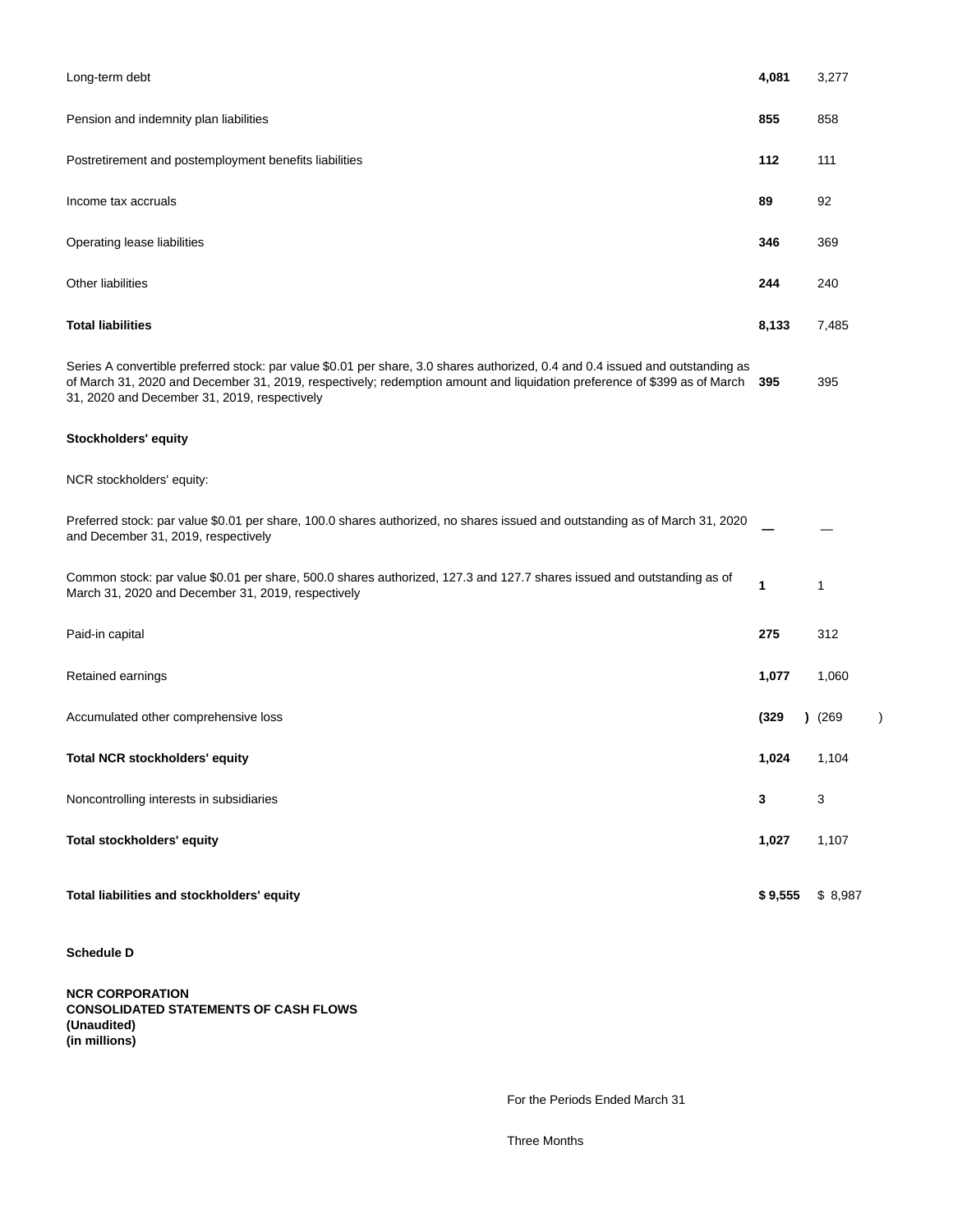|                                                                                   | 2020       |           | 2019      |   |
|-----------------------------------------------------------------------------------|------------|-----------|-----------|---|
| <b>Operating activities</b>                                                       |            |           |           |   |
| Net income                                                                        | \$<br>- 24 |           | \$<br>-38 |   |
| Adjustments to reconcile net income to net cash provided by operating activities: |            |           |           |   |
| Loss from discontinued operations                                                 |            |           |           |   |
| Depreciation and amortization                                                     | 87         |           | 81        |   |
| Stock-based compensation expense                                                  | 25         |           | 23        |   |
| Deferred income taxes                                                             | 5          |           | (5)       |   |
| Gain on sale of property, plant and equipment                                     | (2)        | $\lambda$ |           |   |
| Impairment of other assets                                                        | 1          |           |           |   |
| Changes in assets and liabilities:                                                |            |           |           |   |
| Receivables                                                                       | 137        |           | 21        |   |
| Inventories                                                                       | (48)       | )         | (68)      |   |
| Current payables and accrued expenses                                             | (183)      | $\lambda$ | (192)     |   |
| <b>Contract liabilities</b>                                                       | 108        |           | 100       |   |
| Employee benefit plans                                                            | (3)        | $\lambda$ | (4)       |   |
| Other assets and liabilities                                                      | (90)       | )         | (10)      | ) |
| Net cash provided by operating activities                                         | 61         |           | (16)      | ) |
| <b>Investing activities</b>                                                       |            |           |           |   |
| Expenditures for property, plant and equipment                                    | (10)       | $\lambda$ | (22)      | ) |
| Proceeds from sales of property, plant and equipment                              | 7          |           |           |   |
| Additions to capitalized software                                                 | (69)       | )         | (43)      |   |
| Business acquisitions, net                                                        | (26)       | )         | (6)       |   |
| Net change in funds held for clients                                              | 12         |           | 17        |   |
| Other investing activities, net                                                   |            |           | 3         |   |
| Net cash used in investing activities                                             | (86)       | )         | (51)      |   |
|                                                                                   |            |           |           |   |

**Financing activities**